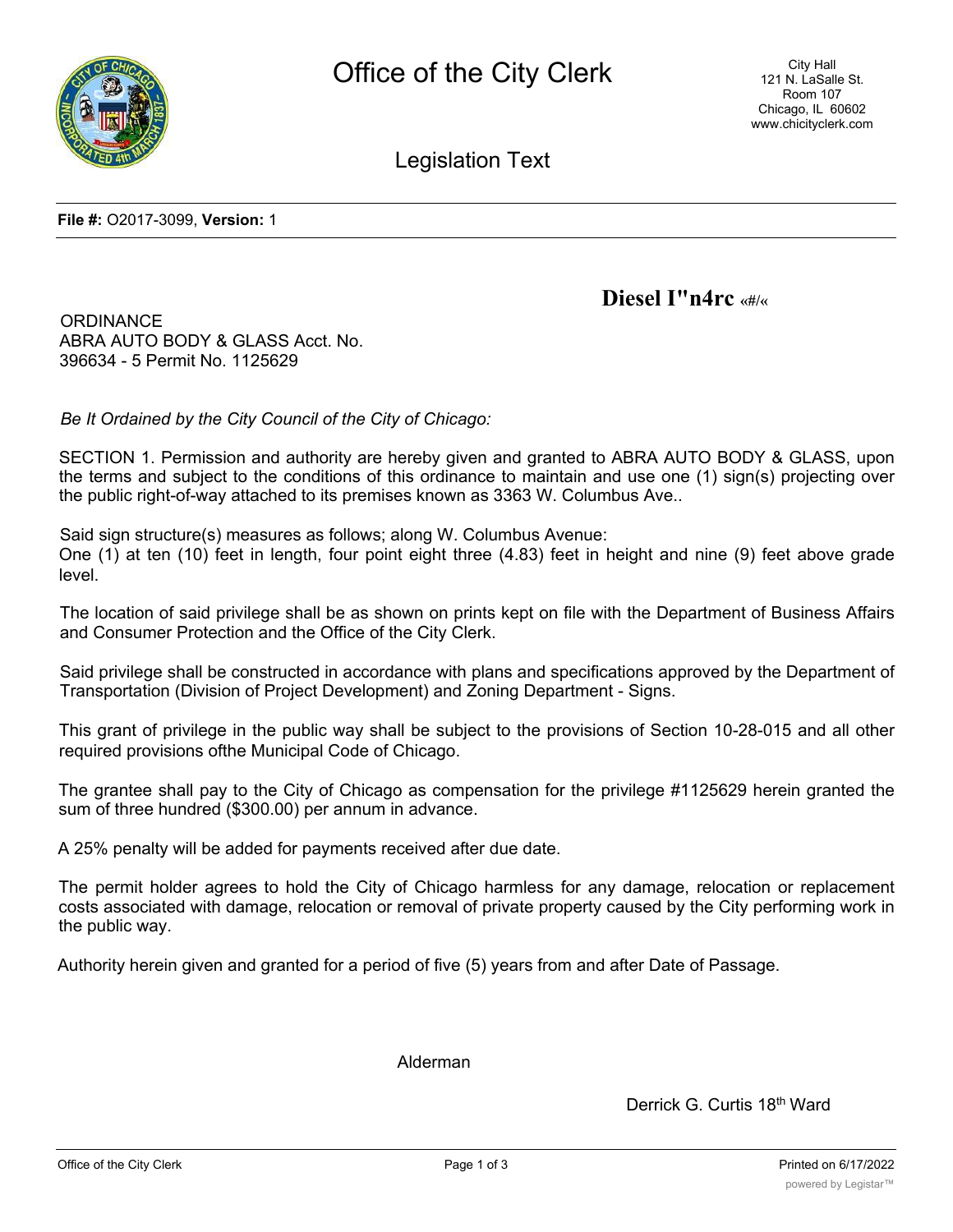**Page 1**

(Page 2 of 2)

Department ol Business Affairs and Consumer Protection Small Business Center - Public Way Use Unit City Hall-121 N LaSalle Street, Room 800 • Chicago, IL60602 3 12-74-GOBIZ/ 312-744-6249 • (312) 744-1944 ('ITY) Imp //www citvol'chicago org/hacp

**03/29/2017**

Alderman Derrick G. Curtis Ward #18 City of Chicago City Hall, Room 300 121 North LaSalle Street Chicago, Illinois 60602

## **Re: An ordinance to use and maintain a portion of the public right-of-way for one (1) sign(s) for ABRA AUTO BODY & GLASS, adjacent to the premises known as 3363 W. Columbus Ave..**

## **Dear Alderman Derrick G. Curtis:**

The applicant referenced above has requested the use of the public right-of-way for a sign(s). An ordinance has been prepared by the Department of Business Affairs and Consumer Protection - Small Business Center -Public Way Use Unit for presentation to the City Council. Because this request was made for properties located in your ward, as approved by you as per the attached, I respectfully request that you introduce the attached ordinance at the next City Council meeting.

If you have any questions regarding this ordinance, please contact Anthony Bertuca at (312) 744-5506.